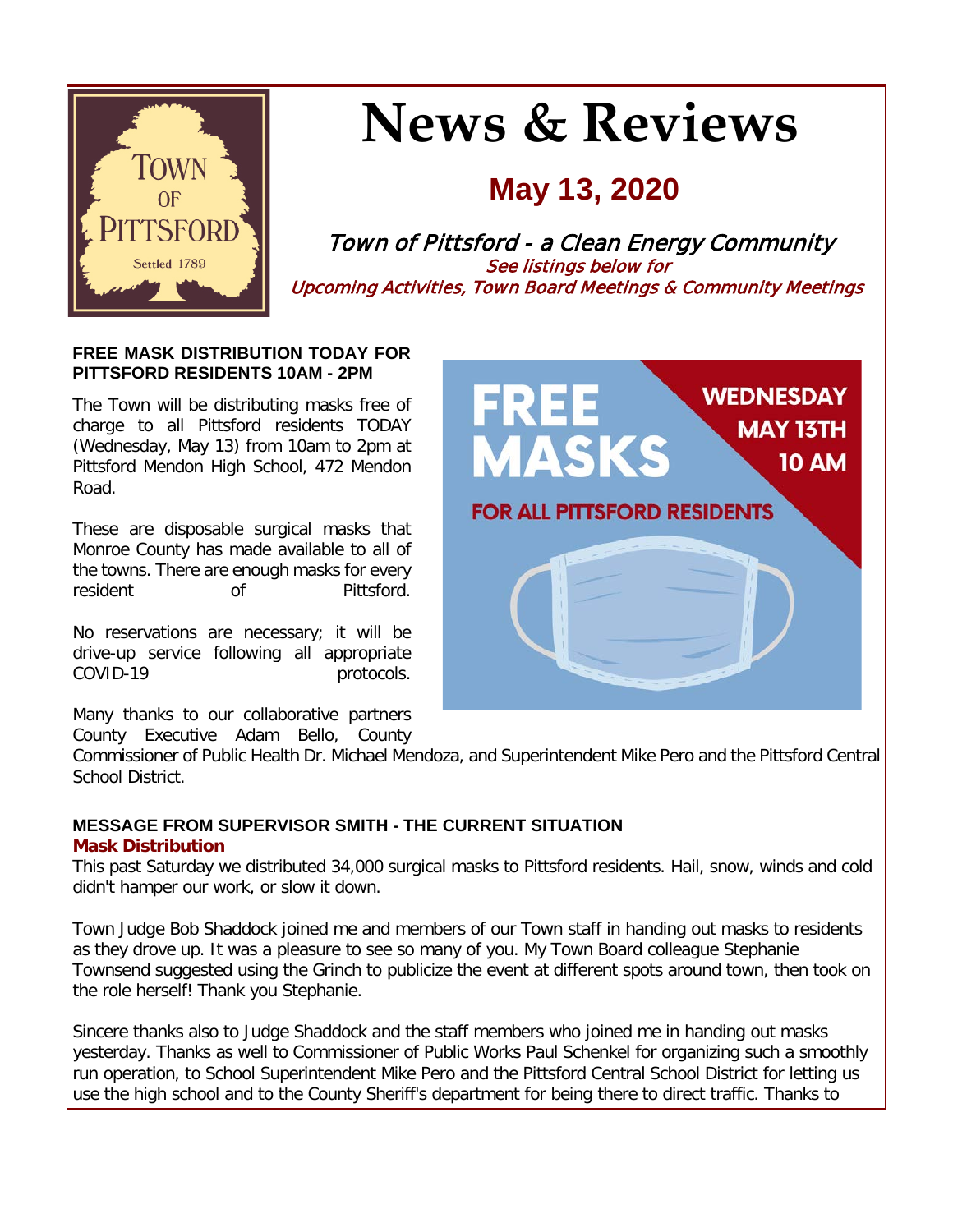County Executive Adam Bello for making the masks available to the Town. Government works best when we work cooperatively.

Remember that we'll be back at Pittsford Mendon High School to distribute masks again today, Wednesday, May 13, from 10am to 2pm. No reservation necessary; just drive up.

#### **Summer Programs**

We continue to plan for our summer programs. We're evaluating strategies on how best to move forward in the safest way, once the State permits us to do so. Programs for children, such as Summer Camp, are a priority. Summer Camp registration is currently open.

For other summer programs, the current plan is to open registration on June 8, but please remember that this could change, as could program details. Please keep in mind, program details may change as we continue to receive guidance from the State and from the County Department of Health.

#### **Small Business Re-opening**

For me this is a critical concern and a priority. We are, of course, subject to decisions at the State level on re-opening. In the meantime, the Town Administration is working in consultation with the Pittsford Chamber of Commerce. We just provided 2,000 masks to the Chamber, for use by small businesses in Pittsford in contemplation of re-opening.

#### **Re-opening Town Facilities**

Twice a week I participate in a conference call with the other town Supervisors and Village Mayors in Monroe County. Again, government works best when we cooperate and share ideas. Among issues of particular interest right now is reopening Town facilities, such as the Library, the Community Center and Town Hall.

Throughout the current shutdown, Pittsford Town Hall has continued to serve our residents. The Town Clerk's office, the Assessor, the Building Department and the Supervisor's office are active every day performing customary services - if sometimes in an uncustomary way. This past Friday I performed my first socially distanced marriage!

Our operational departments - Highway, Parks, Sewers, Maintenance - have continued in their work throughout the current crisis, working in small, separated groups and using COVID-19 safety precautions. I've asked all department heads for a reopening plan for their operations, taking into account COVID-19 protocols that I expect we'll need to be observing for some time. Be aware that decisions we make and actions we take, whatever else they bring, will not compromise the safety or health or well-being of our Town staff members.

Right now, the earliest practical date we're looking at for re-opening Town Hall is June 8 or thereabout. Much of the decision on opening up Town Hall will turn on the physical logistics of being able to keep people physically separated by 6 feet while there. For a building from 1890 whose main area of operations on the ground floor consists basically of one narrow corridor with offices off either side, this will be a challenge. All I can tell you is that we'll do our best. That, and that pending re-opening, all of the essential Town Hall services continue.

#### **Stay the Course**

Even with Saturday's hail storm, consistently pleasant weather is just around the corner. Sunshine and warmth make the temptation to ignore guidelines for distancing and use of masks all the stronger. Please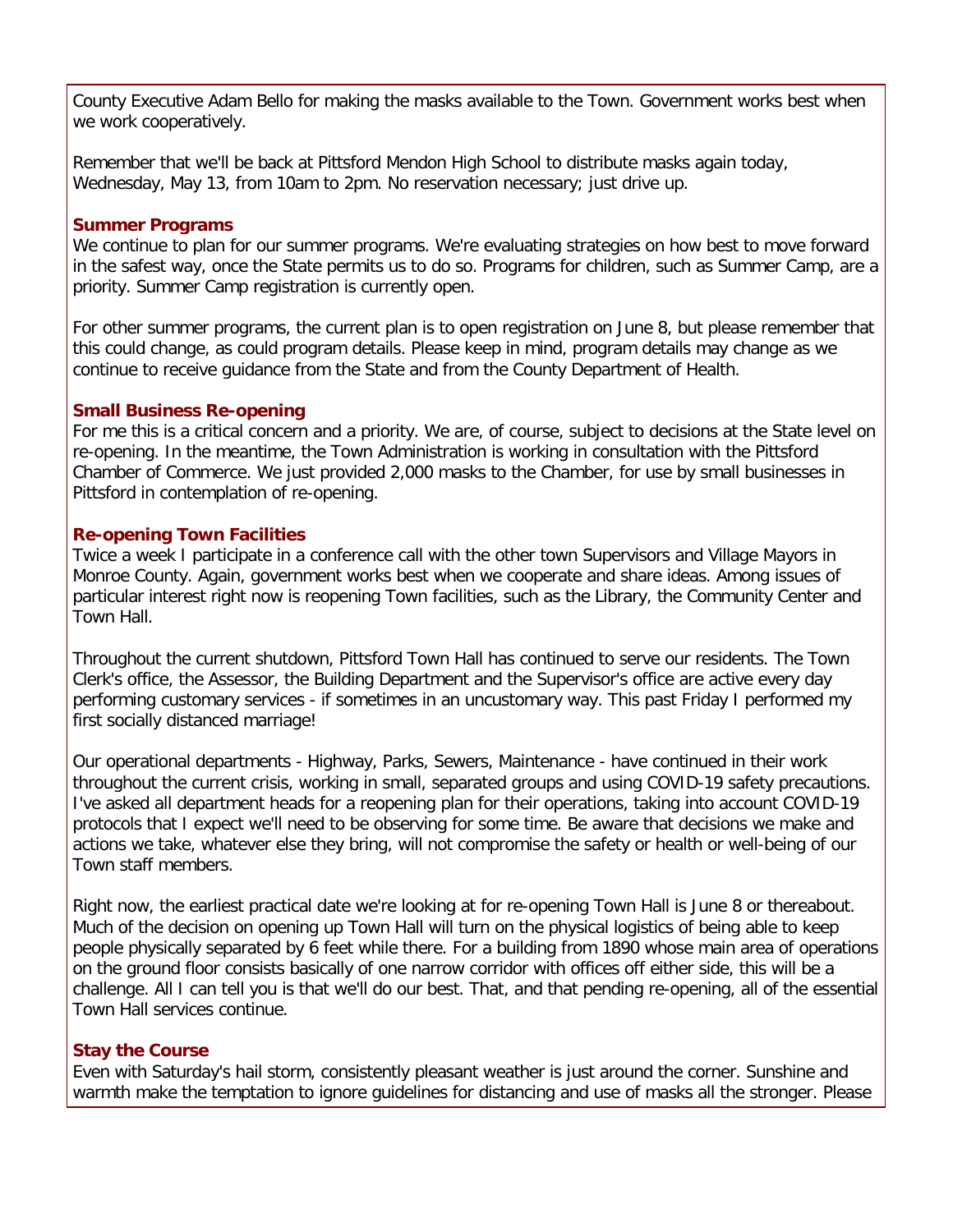don't succumb to them. Stay the course. The sooner we get the infection numbers down, the sooner our community reopens.

Wash your hands.

Stay home.

Stay well.

#### Bill Smith, Town Supervisor

#### **RECREATION DEPARTMENT JOB OPENINGS IN AQUATICS AND SUMMER CAMP PROGRAMS**

The Town of Pittsford's Recreation Department is currently seeking applicants for several positions, including [counselors,](http://r20.rs6.net/tn.jsp?f=001YEYlm5FuqAj-W6uThdQeELZHrXjJQNs9zGO-7OppNEIVL-F8aOf1Mi6EiFUQelo822sW3ZH1OcT8IJXqy6XzsiT5PtOtrtKtv2sEj6GFWVuFgzkxE-ltqLzxZ5hx5Af6K1NgRJVS7EJ2yWEPi3YioGbhJ9_-Fo34oMjThMkyWDV7p6B5BHwQSMrmzOzeC07A22oyerislg2v4AzI4JkvLYlmSUwohlG682R2AQ1hJj1kUvZAlJg5fSf8v5dcrm8mpJZHs0_D3QQuINybi0qd9XmEWa8fgvouUWONnCJvkoLHFIvo3IwSWzK4qdsCKsGMVmQYLW9txyJyk9-X9l5HzWoYR9MfMz60uxy6XD4JzUdoCyEOFzSYz1raZ58tXQT6lPptdXCLwhxKidWlUaQIpQ==&c=nfInK9IzjEuHX_P9zPORknSxqmnB3n5gHM-gHjyHv0MCzbtWPUnWmg==&ch=rQqlZUkb3HzUAu0E1IBVFayVj2FdIofUH8vBPC0DbweplKeKnHI1kA==) [assistant directors](http://r20.rs6.net/tn.jsp?f=001YEYlm5FuqAj-W6uThdQeELZHrXjJQNs9zGO-7OppNEIVL-F8aOf1Mi6EiFUQelo8uG-25l0QMize7Q0z1ElD5F4maBSOkSswU5H1epEa04hLg29kithh2aBXpoUO4_RfkTCizsIQQW7StJoyG3wpRRRC26u4y0KaHiNtNU-EWEpTbADvzI5amBc2W38U1W790HyOVHzP9M_qCBjLH8rJDQmlVO15ALQkmYRvCQuvXwSWjpIUJC3Zn2xMO1ezfhyrchMsDLee2mh4t_-GVlDy4mmCRmLaF5qFJvi_nx7EN0jXq11LbK8sxQFzkDclQJ6hF5aSTdHWnVzSw_xOrdoeJblolulRpib_vfKLdKEpTvY03UaDTk9TLHTSHBJHrTnJnQzH6L6SAJQmFCykuhI1RA==&c=nfInK9IzjEuHX_P9zPORknSxqmnB3n5gHM-gHjyHv0MCzbtWPUnWmg==&ch=rQqlZUkb3HzUAu0E1IBVFayVj2FdIofUH8vBPC0DbweplKeKnHI1kA==) and [site directors](http://r20.rs6.net/tn.jsp?f=001YEYlm5FuqAj-W6uThdQeELZHrXjJQNs9zGO-7OppNEIVL-F8aOf1Mi6EiFUQelo8s4EJLSckbIEexm9XMD64IuXG8pHerwXtf-E28ix7Vmr9LtRFTzsNjCtS_TkiTltmRxekSVqEA5QUrERvMgltiFYr5Tgro51gPIRJywe23NeRTp3JF0GiZS7jbe-NWlV7E7QxdiyOlya96LVZJ8u2XopN2eSXfahD0q3FDau_HeevgD2z-OTvAfypbo565O9JdIH5tGBZbNR_kNo62QJTNm37sl_2aLKzhmpNS2sVKsZXfXFfkOZUwQutWe66vZ_eqjNRarfCSx_QHZP1p_eE1_4Y5o3G9qUW5UEZQXHqw8BP13N8Sbj7ayFEB9g7XaIsql8CTv-C3fA=&c=nfInK9IzjEuHX_P9zPORknSxqmnB3n5gHM-gHjyHv0MCzbtWPUnWmg==&ch=rQqlZUkb3HzUAu0E1IBVFayVj2FdIofUH8vBPC0DbweplKeKnHI1kA==) for our **Summer Fun day camp program** and summer lifequards, [aquatics instructor assistants](http://r20.rs6.net/tn.jsp?f=001YEYlm5FuqAj-W6uThdQeELZHrXjJQNs9zGO-7OppNEIVL-F8aOf1Mi6EiFUQelo8s--0fpk6u0AZIFJ3ervKy-KCLHp09QYY81EMdJObE9dxY2iEdaDk_nF9jSy_iHxn-6wDFusbyVC-JbYm4bMKR5C77VS21-UJuXDP8-SME7ATAW-JnNWW0Xn6kRMZhT5DZTDE1-PUGz7M5j4Zd5pz3NnjN0dXGWTDDvD5kC9odndKXYxYPqCXX-LQ244MsDx856kQShJgFYhFZCVXymDaBWuj30GmRmAVoFuiF9efeNZUsAdggb9u-4UyoL5zW7Gfgaz1SbX1VQ52EzfUlpOl1FEQ9jnQqoWyhlvNIE3yyYlidUzvMerIjuLK1SF_mUxv2k6E-Z01IkTEFcYXl1ords4-hsm1rGMT&c=nfInK9IzjEuHX_P9zPORknSxqmnB3n5gHM-gHjyHv0MCzbtWPUnWmg==&ch=rQqlZUkb3HzUAu0E1IBVFayVj2FdIofUH8vBPC0DbweplKeKnHI1kA==) and [water safety instructors.](http://r20.rs6.net/tn.jsp?f=001YEYlm5FuqAj-W6uThdQeELZHrXjJQNs9zGO-7OppNEIVL-F8aOf1Mi6EiFUQelo8nk3Y-XHiNgueyKses-rmITfvowVkqAN_Cq8ddiqnuAIpD8ttLpwleSO9LmTVZTphuLJfQP6LSJDNT-uBlScjW0Hj8sk-sIcns3kUur4gbpeVGH97cPE-9J8b6JsjWLEpiH6zeR7IraN9lfRITSg8R4rM0w4luE67-BLHd_x4jrlzv4N8qyF4xPa2K8QdJs4MRN6SZpeYfcAVQHxQpGR06ct-eAL9YuK9qRXsr4DEzJt3jM4qy3D1nZE3zmqXkdaT3Sba38SA9SrufIEx-msxrYzS8UzRDj5ioNOkby5awxBMhoLYYAdyq06Vhy1cC4y986v_1_hzEXzsIG85JNIjx9Hrd6EzZkVPTIAxJNvm8cs=&c=nfInK9IzjEuHX_P9zPORknSxqmnB3n5gHM-gHjyHv0MCzbtWPUnWmg==&ch=rQqlZUkb3HzUAu0E1IBVFayVj2FdIofUH8vBPC0DbweplKeKnHI1kA==) There is a current opening for a [maintenance laborer](http://r20.rs6.net/tn.jsp?f=001YEYlm5FuqAj-W6uThdQeELZHrXjJQNs9zGO-7OppNEIVL-F8aOf1Mi6EiFUQelo8MJUu4HsiIVMrthRVO59P8RSblB7eaaCwbQDTj5mhKMqhbZ3raW_mt2332Y_Y7SL27qqz268FKULnDFEJWqiNC4CaCbJIhGS9cP4zqnhyO0B_V0eR4xMQLXthwXkVVZ3aKgGFaegPgny-83p7n6D7Xt7DM5qGEF_zzjdQCrqCk6oKBR5XxTbjVTjBg14NM3KcU8Pjz9RnZfX6CyBc52CuM7ZgIfMpIH5RtEKMNhBMhh38UtEzmNdTd1q82lDFf1-TRbxpH-M1H7wJM1gKbX1LwiPKVSVxLJAJXTgMnMEOMQXsZzF9abs98bYePYAeWFS93UnUR1Cx1OKBbppOH18Hzw==&c=nfInK9IzjEuHX_P9zPORknSxqmnB3n5gHM-gHjyHv0MCzbtWPUnWmg==&ch=rQqlZUkb3HzUAu0E1IBVFayVj2FdIofUH8vBPC0DbweplKeKnHI1kA==) in our **Sewer Department** as well.

For complete job descriptions and application information, click the links or visit the Town's job listings web page at [www.townofpittsford.org/home-pittsford-employment-opportunities.](http://r20.rs6.net/tn.jsp?f=001YEYlm5FuqAj-W6uThdQeELZHrXjJQNs9zGO-7OppNEIVL-F8aOf1MiDv5o71qGCsg2rhrTp1EXc-yqE2TZn3CCIbxi5N0U3Cs5FVM9A-nXxQ4TFR_Tizovver9XsD72hRACgC98J4RQ0bBGs2rd_cz8XnLvlMIDBGRvlDMFmZYQnXqqZHIcCyAiOCDfGfC_-T-Gza03i5kQ2J3U18S-rvLfRmrOdStTIZtT7xn29EY9N94dU1csn5UXf963AVrKjYVRaS0ykdv_y7Zj-i_ipPO7Q3XMDYVNNz_C6wr7K6YPyFzsQXEdqszxh5LboGrlV-hVqGWvedYcP6sHhsXnDwZVXLHOsbO6f&c=nfInK9IzjEuHX_P9zPORknSxqmnB3n5gHM-gHjyHv0MCzbtWPUnWmg==&ch=rQqlZUkb3HzUAu0E1IBVFayVj2FdIofUH8vBPC0DbweplKeKnHI1kA==)

#### **LIBRARY'S VIRTUAL REFERENCE DESK IS READY TO HELP**

If you need a book recommendation or have a reference question, the Pittsford Community [Library's Virtual](http://r20.rs6.net/tn.jsp?f=001YEYlm5FuqAj-W6uThdQeELZHrXjJQNs9zGO-7OppNEIVL-F8aOf1Mi6EiFUQelo8t3d1HDc4jI3J62YMW6PpCz2Un7gDKbn9hu2AnagvQW7aufaCFrIEnF65w3D6hP7GcwYsmsbSDrIf-FDb_KblQQMkkVpmAy_uyw1t5EqqzhzLii0r_FFKhEe9tTnKcXQyvzSWD8PeGG_bZ-2JEE_b6kJhz3pBSv7xh3RbUeivhktbdXUvtUOqpNn3uUs_xQQJQpLXm15Hm7Xfm53SaaUiAYYoArqQafyMkO3RGHHqtV1jFV4pdzQ12Af8ADHAe-R8xcOGiZXwstJqVnWN7vv-sjNWBiE-_FruhJK-OwVXByRsCYfXLIkMs_s7ZIVB0wQEfE5J8W2K-bQq58SdSLaGvA==&c=nfInK9IzjEuHX_P9zPORknSxqmnB3n5gHM-gHjyHv0MCzbtWPUnWmg==&ch=rQqlZUkb3HzUAu0E1IBVFayVj2FdIofUH8vBPC0DbweplKeKnHI1kA==)  [Reference Desk](http://r20.rs6.net/tn.jsp?f=001YEYlm5FuqAj-W6uThdQeELZHrXjJQNs9zGO-7OppNEIVL-F8aOf1Mi6EiFUQelo8t3d1HDc4jI3J62YMW6PpCz2Un7gDKbn9hu2AnagvQW7aufaCFrIEnF65w3D6hP7GcwYsmsbSDrIf-FDb_KblQQMkkVpmAy_uyw1t5EqqzhzLii0r_FFKhEe9tTnKcXQyvzSWD8PeGG_bZ-2JEE_b6kJhz3pBSv7xh3RbUeivhktbdXUvtUOqpNn3uUs_xQQJQpLXm15Hm7Xfm53SaaUiAYYoArqQafyMkO3RGHHqtV1jFV4pdzQ12Af8ADHAe-R8xcOGiZXwstJqVnWN7vv-sjNWBiE-_FruhJK-OwVXByRsCYfXLIkMs_s7ZIVB0wQEfE5J8W2K-bQq58SdSLaGvA==&c=nfInK9IzjEuHX_P9zPORknSxqmnB3n5gHM-gHjyHv0MCzbtWPUnWmg==&ch=rQqlZUkb3HzUAu0E1IBVFayVj2FdIofUH8vBPC0DbweplKeKnHI1kA==) is available for assistance. [Submit your request online](http://r20.rs6.net/tn.jsp?f=001YEYlm5FuqAj-W6uThdQeELZHrXjJQNs9zGO-7OppNEIVL-F8aOf1Mi6EiFUQelo8t3d1HDc4jI3J62YMW6PpCz2Un7gDKbn9hu2AnagvQW7aufaCFrIEnF65w3D6hP7GcwYsmsbSDrIf-FDb_KblQQMkkVpmAy_uyw1t5EqqzhzLii0r_FFKhEe9tTnKcXQyvzSWD8PeGG_bZ-2JEE_b6kJhz3pBSv7xh3RbUeivhktbdXUvtUOqpNn3uUs_xQQJQpLXm15Hm7Xfm53SaaUiAYYoArqQafyMkO3RGHHqtV1jFV4pdzQ12Af8ADHAe-R8xcOGiZXwstJqVnWN7vv-sjNWBiE-_FruhJK-OwVXByRsCYfXLIkMs_s7ZIVB0wQEfE5J8W2K-bQq58SdSLaGvA==&c=nfInK9IzjEuHX_P9zPORknSxqmnB3n5gHM-gHjyHv0MCzbtWPUnWmg==&ch=rQqlZUkb3HzUAu0E1IBVFayVj2FdIofUH8vBPC0DbweplKeKnHI1kA==) via the link and a reference librarian will get back to you via email.

#### **REMINDERS**

#### **PITTSFORD'S RABIES FREE CLINIC POSTPONED**

The Town of Pittsford's annual Rabies Free Clinic originally scheduled for May 14 has been postponed due to required NY Pause COVID-19 health safety and physical distancing protocols. A rescheduled date has not been set yet. Updated information will be posted in advance on the Town website homepage [www.townofpittsford.org](http://r20.rs6.net/tn.jsp?f=001YEYlm5FuqAj-W6uThdQeELZHrXjJQNs9zGO-7OppNEIVL-F8aOf1MpkLmxXegeASomRSVaFXfSgVpFdoTYovRHqbZK5t_K72VEWZf3lfizabPuROsHL4BG7LkabW4RofSOoxuBv7xOQKSDc2e_7XwkWvSIWR-kFMpV2bc6FonKwLqjsUFdjL1c8_we9yoQs4fI6XaWJrOyfor5Py2nBA0uM0Jc4KfoALlb0CoM-HMUE01a28ka64NOCXJe8mdlIY6TFRMV3WlJehCNPsndWnzGjlU25bKqm8mFxohdRMJYE=&c=nfInK9IzjEuHX_P9zPORknSxqmnB3n5gHM-gHjyHv0MCzbtWPUnWmg==&ch=rQqlZUkb3HzUAu0E1IBVFayVj2FdIofUH8vBPC0DbweplKeKnHI1kA==) and in the Town eNews once the clinic has been rescheduled.

#### **REMEMBRANCE POPPIES TO HONOR THE FALLEN - VIRTUAL POPPY DRIVE**

Memorial Day falls this year on May 25; it is a time to remember the servicemen and women who lost their lives during war-time service. This year, as COVID-19 health safety and social distancing protocols prevent a physical sale, the members of Rayson-Miller American Legion Post #899 are conducting a **virtual Remembrance Poppy Drive** via their Facebook page and website. Funds raised from the annual poppy sale go to benefit veterans who are disabled, homeless or in severe financial crisis due to circumstances beyond their control.

Should you wish to make a donation in honor of our military members who made the ultimate sacrifice, you can donate via PayPal (no account needed, credit and debit cards accepted) by using the [Poppy Donate](https://www.paypal.com/donate/?token=FOVdPC9g_b_mfzOM_SZhS2MjoKajRb8_qwzcGp26UuGjkeOB2yu1xbZqMTDU7Iq1nJUYk0&country.x=US&locale.x=US)  [Now button](https://www.paypal.com/donate/?token=FOVdPC9g_b_mfzOM_SZhS2MjoKajRb8_qwzcGp26UuGjkeOB2yu1xbZqMTDU7Iq1nJUYk0&country.x=US&locale.x=US) on the [www.RaysonMillerPost899](http://r20.rs6.net/tn.jsp?f=001YEYlm5FuqAj-W6uThdQeELZHrXjJQNs9zGO-7OppNEIVL-F8aOf1Mmrth8lEVgt6m7NgS6w1AoUaU9T-HOPC6CBaDW8dUKVKjVFtvH8bjnAnsBmqYSXnOR9ddZMRmWOGsY14UExq2OzZvW7Sl72fLijswpOrnh8jIAt0oE3_vPzlPuqlUtXCK6R-yImabsKR0KlxKsf_gePU-m46_No0F-epBzxhyZ5FglV_Bn0vBuVC8kwCoesWTiSNtoswlH_e-5Ult2E1eRPJ6nkVhEMWyA9DP_JgphwXBcS88_ke_X8=&c=nfInK9IzjEuHX_P9zPORknSxqmnB3n5gHM-gHjyHv0MCzbtWPUnWmg==&ch=rQqlZUkb3HzUAu0E1IBVFayVj2FdIofUH8vBPC0DbweplKeKnHI1kA==) website or the Donate tab on the [Rayson-Miller Post 899](http://r20.rs6.net/tn.jsp?f=001YEYlm5FuqAj-W6uThdQeELZHrXjJQNs9zGO-7OppNEIVL-F8aOf1Mmrth8lEVgt6FW5B4EDeTE7R8ck3_AYmM_oEZKJtq3Xygg1BNEn87EdhmL-_PJa7acYqPGecC7SPPfMkyvhpAXVWdt6wdO3x4-dU8RFjJTKo6EZtKlUfz9APrvNXBeggy_0u-YQ-ZMYqtf4w-F5kr7k=&c=nfInK9IzjEuHX_P9zPORknSxqmnB3n5gHM-gHjyHv0MCzbtWPUnWmg==&ch=rQqlZUkb3HzUAu0E1IBVFayVj2FdIofUH8vBPC0DbweplKeKnHI1kA==)  [Facebook page.](http://r20.rs6.net/tn.jsp?f=001YEYlm5FuqAj-W6uThdQeELZHrXjJQNs9zGO-7OppNEIVL-F8aOf1Mmrth8lEVgt6FW5B4EDeTE7R8ck3_AYmM_oEZKJtq3Xygg1BNEn87EdhmL-_PJa7acYqPGecC7SPPfMkyvhpAXVWdt6wdO3x4-dU8RFjJTKo6EZtKlUfz9APrvNXBeggy_0u-YQ-ZMYqtf4w-F5kr7k=&c=nfInK9IzjEuHX_P9zPORknSxqmnB3n5gHM-gHjyHv0MCzbtWPUnWmg==&ch=rQqlZUkb3HzUAu0E1IBVFayVj2FdIofUH8vBPC0DbweplKeKnHI1kA==) Donors will receive a link to a digital "I donated" poppy for online use. If you are able to, please consider supporting this unique way to honor the memory of our fallen armed service members while helping veterans in need.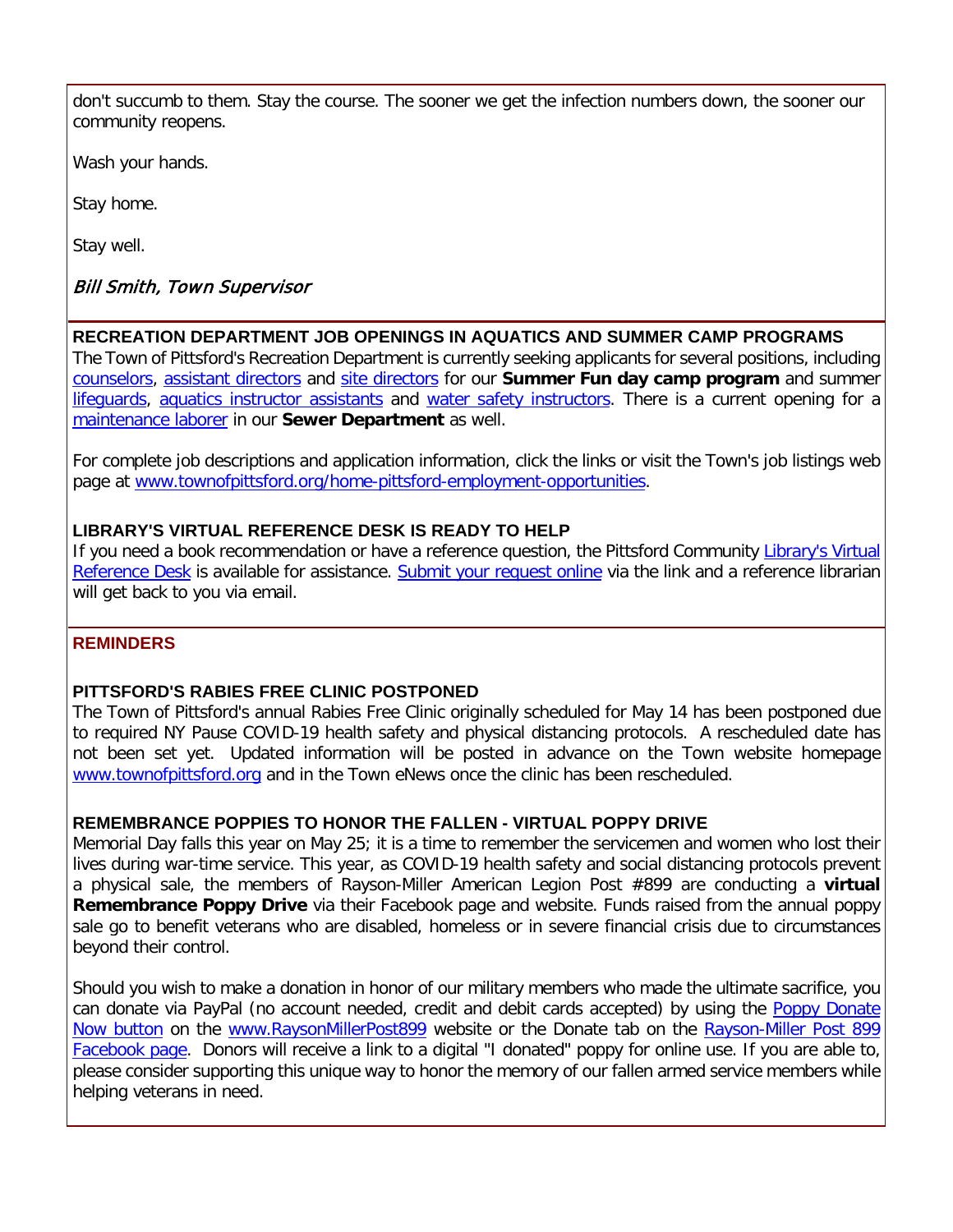#### **ASL INTERPRETER AT TOWN BOARD MEETINGS**

The Town of Pittsford provides an American Sign Language interpreter at every meeting of the Pittsford Town Board, to interpret for those who need this service.

#### **UPCOMING COMMUNITY ACTIVITIES IN PITTSFORD**

- **Household Hazardous Waste/e-Recycling/Document Shredding event**, originally scheduled for Saturday, 5/9 at the Perinton Highway Garage, has been POSTPONED UNTIL THE FALL due to COVID-19 coronavirus pandemic social distancing protocols; the new date has yet to be determined. When more information becomes available it will be posted on the Pittsford Town website and listed in the Pittsford Town eNews.
- **Pittsford Rabies Free Clinic** originally scheduled for 5/14 has been POSTPONED; a rescheduled date has not been set yet. Updated information will be posted in advance on the Town website homepage [www.townofpittsford.org](http://www.townofpittsford.org/) and in the Town eNews once the clinic has been rescheduled.
- **Pittsford Garden Club Plant Sale** originally scheduled for 5/16 has been CANCELED due to COVID-19 coronavirus pandemic health and safety protocols.
- **Paddle and Pour Festival**, Saturday, 5/23, CANCELED due to COVID-19 coronavirus pandemic Pause NY health safety social distancing protocols.
- **Memorial Day Parade and Remembrance Ceremony**, Monday, 5/25 CANCELED; out of concern for the health of their members and that of the public, the Pittsford American Legion Rayson-Miller Post 899 has canceled its Memorial Day Ceremony and, upon request from the American Legion, the Memorial Day Parade has been canceled as well. While the decision was necessary in light of COVID-19 coronavirus pandemic health and safety protocols, we understand and share the disappointment this news brings.

#### **TOWN OF PITTSFORD BOARD MEETINGS**

- **Pittsford Community Library Board**, Wednesday, 5/13, 7:00pm, ONLINE ACCESS via Zoom video conferencing; Virtual meeting instructions can be found on the Town website's Agendas and Minutes page here: [www.townofpittsford.org/home-minutes](http://r20.rs6.net/tn.jsp?f=001YEYlm5FuqAj-W6uThdQeELZHrXjJQNs9zGO-7OppNEIVL-F8aOf1Mm4LcMeSt7MoaHrisVARhDrVEgWpg81xhSbJfdgfwPcJhX1GnykG0-tqSxBC8XvNNuM-7gVWOs5RNK0YIKfJ0hHq4UBk3W4Vf8hpSGU7migJanJyFHINrYaH99cxshXn5HJwVrLsCDkqurPGCxnYv72yuuI35x9FBFF8XH2k01Ig4znQGhp_JfU0njeQe_cPtxri0wapM35H-cgC7Mgb7yG5s7-6d7NZU9_amVPtg4Pu_JUWWZrcQZVEXhlFU4bARA==&c=nfInK9IzjEuHX_P9zPORknSxqmnB3n5gHM-gHjyHv0MCzbtWPUnWmg==&ch=rQqlZUkb3HzUAu0E1IBVFayVj2FdIofUH8vBPC0DbweplKeKnHI1kA==)
- **Design Review and Historic Preservation Board**, Thursday, 5/14, 6:00pm, ONLINE ACCESS via Zoom video conferencing; information for accessing and viewing the meeting can be found on page 2 of the meeting agenda; the meeting agenda is posted on the Town website here: [www.townofpittsford.org/home-minutes](http://r20.rs6.net/tn.jsp?f=001YEYlm5FuqAj-W6uThdQeELZHrXjJQNs9zGO-7OppNEIVL-F8aOf1Mm4LcMeSt7MoaHrisVARhDrVEgWpg81xhSbJfdgfwPcJhX1GnykG0-tqSxBC8XvNNuM-7gVWOs5RNK0YIKfJ0hHq4UBk3W4Vf8hpSGU7migJanJyFHINrYaH99cxshXn5HJwVrLsCDkqurPGCxnYv72yuuI35x9FBFF8XH2k01Ig4znQGhp_JfU0njeQe_cPtxri0wapM35H-cgC7Mgb7yG5s7-6d7NZU9_amVPtg4Pu_JUWWZrcQZVEXhlFU4bARA==&c=nfInK9IzjEuHX_P9zPORknSxqmnB3n5gHM-gHjyHv0MCzbtWPUnWmg==&ch=rQqlZUkb3HzUAu0E1IBVFayVj2FdIofUH8vBPC0DbweplKeKnHI1kA==) - NOTE REVISED TIME
- **Parks and Recreation Board**, Thursday, 5/14 NO MEETING

#### **COMMUNITY MEETINGS CALENDAR**

- [American Legion Rayson-Miller Post 899](http://r20.rs6.net/tn.jsp?f=001YEYlm5FuqAj-W6uThdQeELZHrXjJQNs9zGO-7OppNEIVL-F8aOf1MpD40TizdgY9-ugsFGrGRF5WzCxoqlh_vItv__D4ACIX-2HrNQGeYlTJYCAxw6V7rgUXLD5S-L5rXP-BVObI4ABmL_jrxTgQWnDcuPuTjTrGhURWK9hrqMoXqM9QqEXDsrq-wRNJbJzo9-hOiaAbwvC2WkTs3yc-DbZ-z2GpV6CIAHXRQgD_kFwicR3o7NKVEfMAjF2dmUU80jnkfcJkCa6Az77vJXZNvl8CVzZSt5EGWfKaLiSIWdthsIoX63AU-A==&c=nfInK9IzjEuHX_P9zPORknSxqmnB3n5gHM-gHjyHv0MCzbtWPUnWmg==&ch=rQqlZUkb3HzUAu0E1IBVFayVj2FdIofUH8vBPC0DbweplKeKnHI1kA==) TUESDAY MORNING BREAKFAST MEETINGS CANCELED UNTIL FURTHER NOTICE due to COVID-19 coronavirus social distancing requirements. Eligible veterans welcome to join the Post; for [membership information](http://r20.rs6.net/tn.jsp?f=001YEYlm5FuqAj-W6uThdQeELZHrXjJQNs9zGO-7OppNEIVL-F8aOf1MpD40TizdgY9EYzugJWKtnagaLe-WChMboZy8EemIUmBRCIC8r-EyFIxrrLc7ZlvFVJLJyyOA3FyL_DnkeB2m3eSkGv6oQ1SyuJUh0oNNzrcEAtZmshBeoyJRnZjquqe9P58kcpiMpuiZx8OBkhJR7M2NS5c-RM6-qsReq6xQOpypWiraCCq659GcVawM4EVUBPNNabiNCuOSYf8YaC3UpVG6aO7MfL-zoGL15i6LYLRCyRtizPSe926AIzEH2TmX6rmf-zVCE8bc4KH3wDp6AM=&c=nfInK9IzjEuHX_P9zPORknSxqmnB3n5gHM-gHjyHv0MCzbtWPUnWmg==&ch=rQqlZUkb3HzUAu0E1IBVFayVj2FdIofUH8vBPC0DbweplKeKnHI1kA==) visit the [Rayson-Miller Post website](http://r20.rs6.net/tn.jsp?f=001YEYlm5FuqAj-W6uThdQeELZHrXjJQNs9zGO-7OppNEIVL-F8aOf1Mlaa6aXcvZa3gvK8iZAwDDoMWQuLZvJ5q4nQGlrF_D9bWMrrOVbTfLfYeuSx_tmxISa-Epv0NRLTBK883-lUkUsYrmmouXBXsoAGvo8jJdnR1f6TgHlc5DXUyRUBc6iHGrvF9xv-XzfQXzWeaREmDmlGj7M8jD_z4SSxa9pmC8zV0sZW-ehZRZuDjLAC1s1I4bDi3zrEhU-xvvI1FnnLNRHQyAiCTaNyOWPFyXX3tZUXEUDc5Im2L3BJYcnKw_uDcHkSV91jJKT3gwP7KIcF0Mjh-SHhyFXpoGLkhf5joUdwM3BsTc3pgDh_tN5nXYtQ8FKf2ftTbEvneI9zyYTJO44=&c=nfInK9IzjEuHX_P9zPORknSxqmnB3n5gHM-gHjyHv0MCzbtWPUnWmg==&ch=rQqlZUkb3HzUAu0E1IBVFayVj2FdIofUH8vBPC0DbweplKeKnHI1kA==)
- [Pittsford Rotary Club,](http://r20.rs6.net/tn.jsp?f=001YEYlm5FuqAj-W6uThdQeELZHrXjJQNs9zGO-7OppNEIVL-F8aOf1Mm4LcMeSt7MoRpTUvZwEHfGCixhvlL6pq3oRR8kRY8koIY1onSI1aIu9iyQBIc-9E8MKIXKIBORhMn9ASZdHL2r7XLAMiJDs_OOpSB5CdpmgWZEcl6bbmZMuGAb2B_ddiU6Cp5TA8x84jaSu3VPwzu5orMaaTPm_typybINMqialVlef_FWWprhWtQee0TFmCxJbGF4lAYbD5q_63OP_Bz7vEgr7SdQZtTrhlFN3nSJUILBt3cTV-pU=&c=nfInK9IzjEuHX_P9zPORknSxqmnB3n5gHM-gHjyHv0MCzbtWPUnWmg==&ch=rQqlZUkb3HzUAu0E1IBVFayVj2FdIofUH8vBPC0DbweplKeKnHI1kA==) WEEKLY IN-PERSON MEETINGS CANCELED UNTIL FURTHER NOTICE due to COVID-19 coronavirus social distancing requirements; check the Pittsford Rotary Facebook page for virtual meeting information.
- [Pittsford Art Group M](https://pittsfordartgroup.wordpress.com/?utm_source=eNews+5-13-20&utm_campaign=eNews+05-13-20&utm_medium=email)EETINGS CANCELED UNTIL FURTHER NOTICE due to COVID-19 coronavirus social distancing requirements. For further information, contact PAG president [Margie Mitchell](mailto:mhsmitchell@gmail.com?subject=Pittsford%20Art%20Group%20Meetings%20and%20Membership)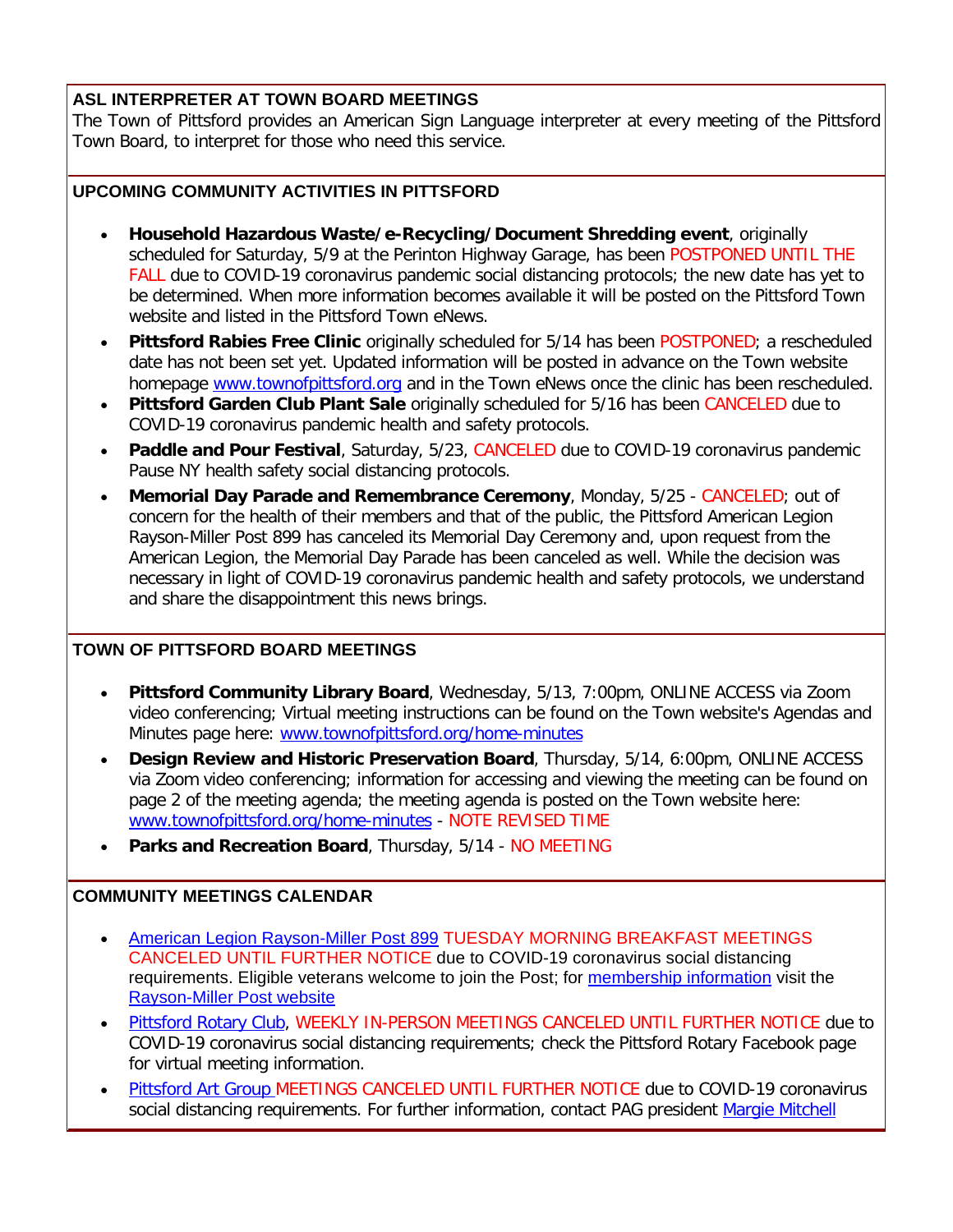## **Town Facility Closures**

**Spiegel Pittsford Community Center** - building is closed and all programs canceled until further notice.

**Pittsford Community Library** - building is closed and all programs canceled until further notice, online resources available at [www.townofpittsford.org/home-library-resources.](http://r20.rs6.net/tn.jsp?f=001YEYlm5FuqAj-W6uThdQeELZHrXjJQNs9zGO-7OppNEIVL-F8aOf1Moe8JmcOBQ9a4Dm4XWwDIjoVysWfKbAcu1FLzY0Py634_6mwHhTIBU8RNTYHutwzSq3mGf0HtME-fNmJ6Uy8XXHlz_F57MAixvutWD3q582bqpcwljj9972U59gE0dVJahDcJjK99TEe4VfDFEvTyfVLZj-4i__z5VBGoQcF7zLHgs9sqUow7CSdpUKLSR207X0KflQqpFLouUfUDYv53pf6Bimv7W7WWYIN8ZwQez2TKPqoL7umfkOI9TSluQfNfLnkaI4s_3RYfk5dpEWFLSs=&c=nfInK9IzjEuHX_P9zPORknSxqmnB3n5gHM-gHjyHv0MCzbtWPUnWmg==&ch=rQqlZUkb3HzUAu0E1IBVFayVj2FdIofUH8vBPC0DbweplKeKnHI1kA==) For virtual children's programming check the Library's Facebook page [www.facebook.com/PittsfordLibrary/.](http://r20.rs6.net/tn.jsp?f=001YEYlm5FuqAj-W6uThdQeELZHrXjJQNs9zGO-7OppNEIVL-F8aOf1Mqrhg0HCqToWyaNWk8oE5rk3csD7fZs3njkoN7Bk18OZ1VEpq5BJga2Jzl6hiwLcLqi9AG7cBRo-Rjoya9xrnD4YK7yKtxzJWytzjCqF7toNJf7MMr1v8P3p-CZAAxReWo97eeKyFQ4AoLNlD4KMVdY=&c=nfInK9IzjEuHX_P9zPORknSxqmnB3n5gHM-gHjyHv0MCzbtWPUnWmg==&ch=rQqlZUkb3HzUAu0E1IBVFayVj2FdIofUH8vBPC0DbweplKeKnHI1kA==) The Book Drop return area is closed. All items checked out after February 3 will now have a due date of June 29 and can be returned then. For other updates visit the Library's Updates page at [https://tinyurl.com/vg242of.](http://r20.rs6.net/tn.jsp?f=001YEYlm5FuqAj-W6uThdQeELZHrXjJQNs9zGO-7OppNEIVL-F8aOf1Mqrhg0HCqToWQBXLl1MzWJ7S_llTs5AiPY6-RGvCXkfzIwajO305zgQVQwOO2m9veiB7VmkXrGow5Bi_qdv3KMoRpP3Q2Q3cc0tmiK-05DR9Lct6cLD_3ZIMJkZTG66RVw==&c=nfInK9IzjEuHX_P9zPORknSxqmnB3n5gHM-gHjyHv0MCzbtWPUnWmg==&ch=rQqlZUkb3HzUAu0E1IBVFayVj2FdIofUH8vBPC0DbweplKeKnHI1kA==)

**Town Hall** building is closed to the public until further notice but remains staffed to handle business online and by mail, phone, email and the "drop slot" to the right of the front door of Town Hall.

**Town Clerk:** All services of the Town Clerk are available online, by mail, phone and email. If necessary, an appointment can be arranged. Contact at 248-6214 or [ldillon@townofpittsford.org,](mailto:ldillon@townofpittsford.org) mail materials to Pittsford Town Clerk's Office, 11 South Main Street, Pittsford NY 14534. Services info at [www.townofpittsford.org/home-clerk.](http://r20.rs6.net/tn.jsp?f=001YEYlm5FuqAj-W6uThdQeELZHrXjJQNs9zGO-7OppNEIVL-F8aOf1Moe8JmcOBQ9abybbuzG4R7IxzrQugPyEZWTGbQm6ULxF6WVCp-loSRtjQDlx0L9b3cgK-3gmIBus3FnXZVQzaCgI8RG99papmT04irN3idWj978mX3zNLVAfLmVMFvYod1krWHL8WPB4O8oYJhKNqweY35uW3HquBjlC603TCF2754zXeY9cwERUbEd7XzHuWolpiso80dyfCWZZ-xTkBcAm_r2KpLnP_d2CHNPUrqjkq2FxVe64Q_ZTJ-jvMEviaQ==&c=nfInK9IzjEuHX_P9zPORknSxqmnB3n5gHM-gHjyHv0MCzbtWPUnWmg==&ch=rQqlZUkb3HzUAu0E1IBVFayVj2FdIofUH8vBPC0DbweplKeKnHI1kA==)

**Town Court:** By order of the Chief Administrative Judge of the State of New York, Town Court is closed until further notice. Those with pending matters scheduled before Pittsford Town Court will not be penalized for failure to appear or pay fines during this period of time. Once the Town Court office reopens, Court personnel will contact all individuals with pending business before the court to reschedule appearances and address fine payments. Other essential court matters (new arraignments) will be handled at the Monroe County Courthouse, Hall of Justice, 99 Exchange Blvd #545, Rochester, NY 14614, which is the designated central location for Monroe County. For more information, see [http://ww2.nycourts.gov/courts/7jd/index.shtml](http://r20.rs6.net/tn.jsp?f=001YEYlm5FuqAj-W6uThdQeELZHrXjJQNs9zGO-7OppNEIVL-F8aOf1MiWOhL4x82ExqMCB3n3W1Dk6u6NiYU4Ooc-SymVn-V3HFBEXZvVl4qEz3eJ-nyQ6hFx95kPB4ekJYT3S2R-Rvt85m8WYaydxRUKXyee6SPwQfH88buZBztzzyKafkld4qfRT_tRP3ikJk__nUkXS8Jt7josAxoWK8iC2WQ-HV_qS-BaSYWVz67lwo0xpdWPYvqM26ngRNl3RBf7RTo-WoPGx3Z0hdu2nsHmiZcdsEd5ii3oKj_vYN7lZmVi0j0pDetTMnGgIwh3j&c=nfInK9IzjEuHX_P9zPORknSxqmnB3n5gHM-gHjyHv0MCzbtWPUnWmg==&ch=rQqlZUkb3HzUAu0E1IBVFayVj2FdIofUH8vBPC0DbweplKeKnHI1kA==) or call (585) 371-3848.

**All Town Playgrounds:** are closed until further notice as it is not possible to keep equipment appropriately sanitized after every use.

**All Town Parks:** all athletic fields and courts are closed to all groups of any size; the trails remain accessible.

**Thornell Farm Park:** all fields and courts are closed; trails and walkways remain accessible.

**King's Bend Park Lodges and the Mile Post School:** are closed to the public until further notice, as these sites are being used as Public Works crew operation centers.

**Building Department:** All non-essential construction, other than emergency construction, is temporarily halted. Emergency construction includes a project necessary to protect the health and safety of a building's occupants, or construction needed to continue a project if leaving the project unfinished would be unsafe. Essential construction may continue and includes roads, bridges, transit facilities, utilities and health care facilities. Every essential and emergency non-essential construction site will observe social distancing procedures, including for purposes of elevator use, meals, entry and exit. Sites that cannot maintain distance and safety best practices must close. The State, in cooperation with local government, will enforce these regulations. Fines of up to \$10,000 per violation will be imposed. Construction work does not include a single worker, who is the sole employee/worker on a job site. For more information contact Town of Pittsford Building Inspector Mark Lenzi at [mlenzi@townofpittsford.org](mailto:mlenzi@townofpittsford.org?subject=COVID-19%20Construciton%20Information) or call the Town Building Department at 585-248-6265.